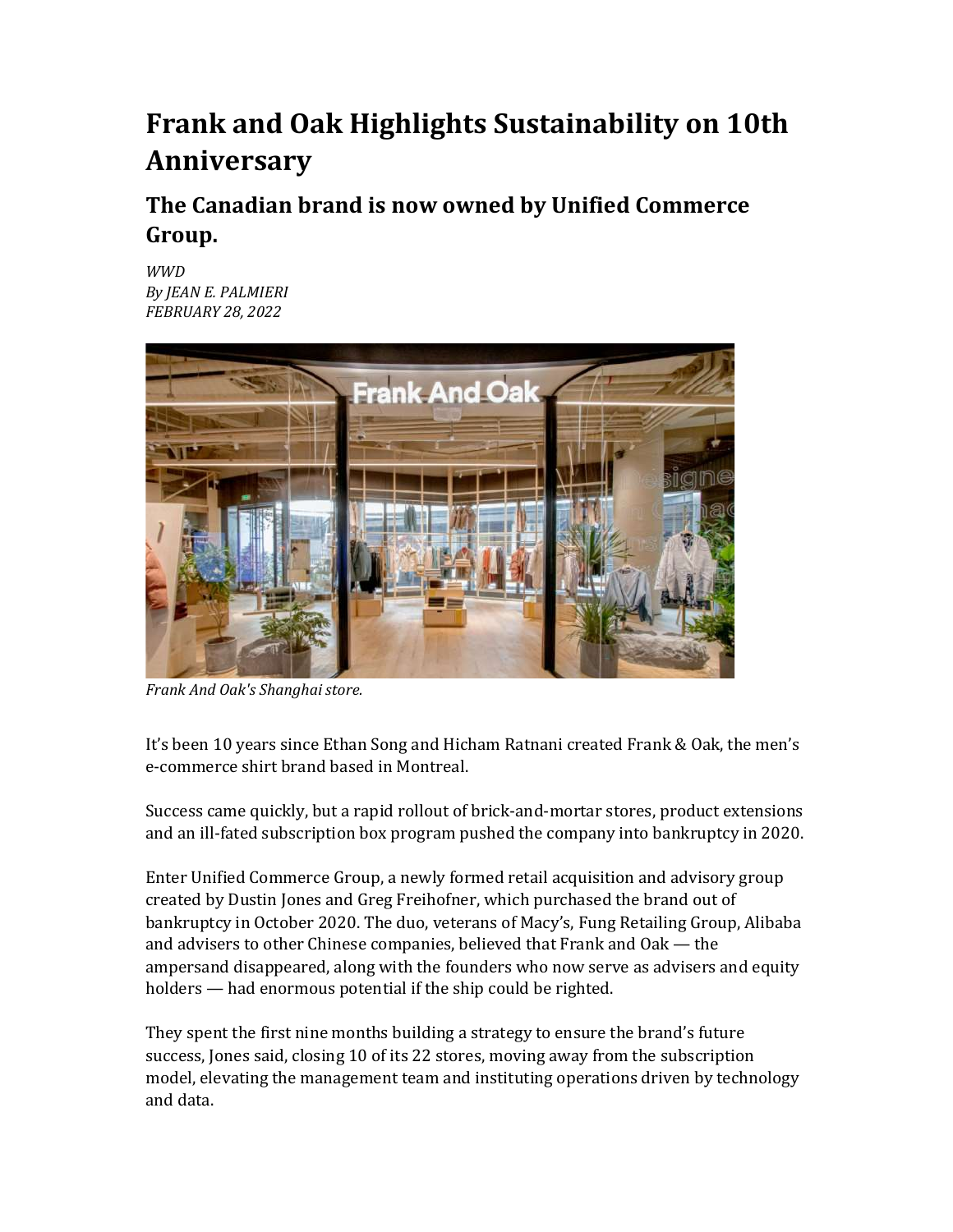Jones said the "primary crack" in the business model was the subscription model. Although at the time of the purchase, Frank and Oak had the largest number of subscriptions in Canada, the return rate was high — as was the money spent on customer acquisition. So UCG "sun-setted the subscription program," and ramped up its e-commerce business, which now accounts for 60 percent of sales, expected to be in the \$45 million-to-\$55 million range this year. "Our goal is to double sales every two years," he said.

And the company is gaining momentum. Sales in the past six months have been "terrific," Jones said, despite the lingering lockdowns in Canada, as well as supply chain disruptions. Specifically, sales were up in the double digits last fall and in the triple digits in the past three months, Jones said.

Jones said the company attracts 700,000 active monthly users and more than 22,000 active daily users, a figure that is also growing by the double digits.

"We've become a vertically integrated omnichannel retailer," Jones said. "We invested in product, deepened the skus that mattered and are producing all our content in-house."

Canada still accounts for 79 percent of total sales, with the U.S. representing around 20 percent and China roughly 2 percent. The goal is to increase the market reach in the U.S. and China until they together account for half of all sales, with Canada the other half, within three years, Jones said.



A look from Frank and Oak.

Part of the fuel to the company's growth was the opening of new flagships in SoHo in New York as well as Vancouver and Shanghai. In addition, the brand is also carried in Nordstrom and the new owners are exploring expanding Frank and Oak's wholesale distribution further in the future.

Men's and women's now account for an even split of sales, with categories ranging from sweaters, jeans, blouses, dresses, intimate apparel and swimwear for women and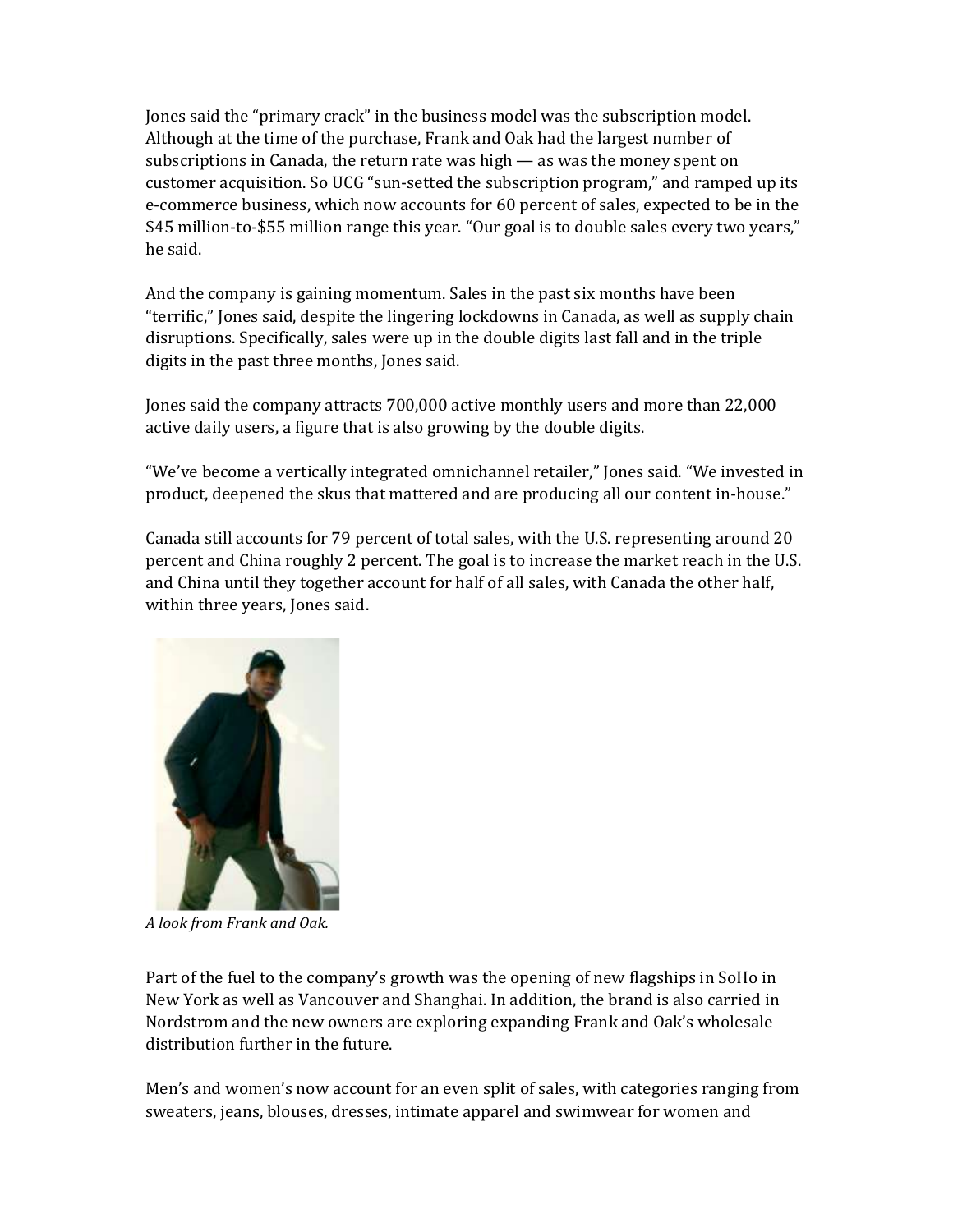shorts, swim, socks, shoes and underwear in men. "You can wear head-to-toe Frank and Oak now," he said.

Outerwear is the brand's largest category, accounting for 30 percent of business. Sweaters, made from SeaWool, SeaCell and yak, wovens, and womenswear made from kapok, are also popular. But Jones said the company is "seeing strong sell-throughs in every category. That's why we bought the business. We knew if we could get the infrastructure right, scale it in the U.S. and build it in Asia, [we'd have a strong business model]."

But while a lot has changed with the company since its beginnings in 2012, what hasn't changed is Frank and Oak's mission to be a sustainable company. And in honor of the anniversary, the company is doubling down on its commitment to offer purposeful, functional products that are built to last and also kind to the environment.

"We work hard on elevating timeless essentials to meet today's needs while anticipating tomorrow's challenges," Jones said. "The significant milestones we have achieved embody the hard work we've accomplished toward making a positive impact on the fashion industry and we are proud to be leaders in the space, encouraging other brands to follow in our path."



Some 62 percent of the materials used in the Shanghai store are recyclable or biodegradable.

Those milestones include the fact that 78 percent of the assortment now contains certified low-impact, cruelty-free, organic, biodegradable or recycled components. In addition, 55 percent of its denim is made from recycled fabrics, less than 13 percent of the polyester used is virgin — a 22 percent decrease since 2019 — and 100 percent of the wool is recycled or cruelty free. In its Shanghai store, 62 percent of the materials used are fully recyclable or biodegradable.

Jones pointed to some of the brand's hallmark materials including SeaCell, which is created from algae; SeaWool, made from pulverized oyster shells; kapok; hemp, and biodegradable polyester that doesn't require the same amounts of fossil fuel to produce, hundreds of years to break down or contribute to land and ocean microplastic pollution.